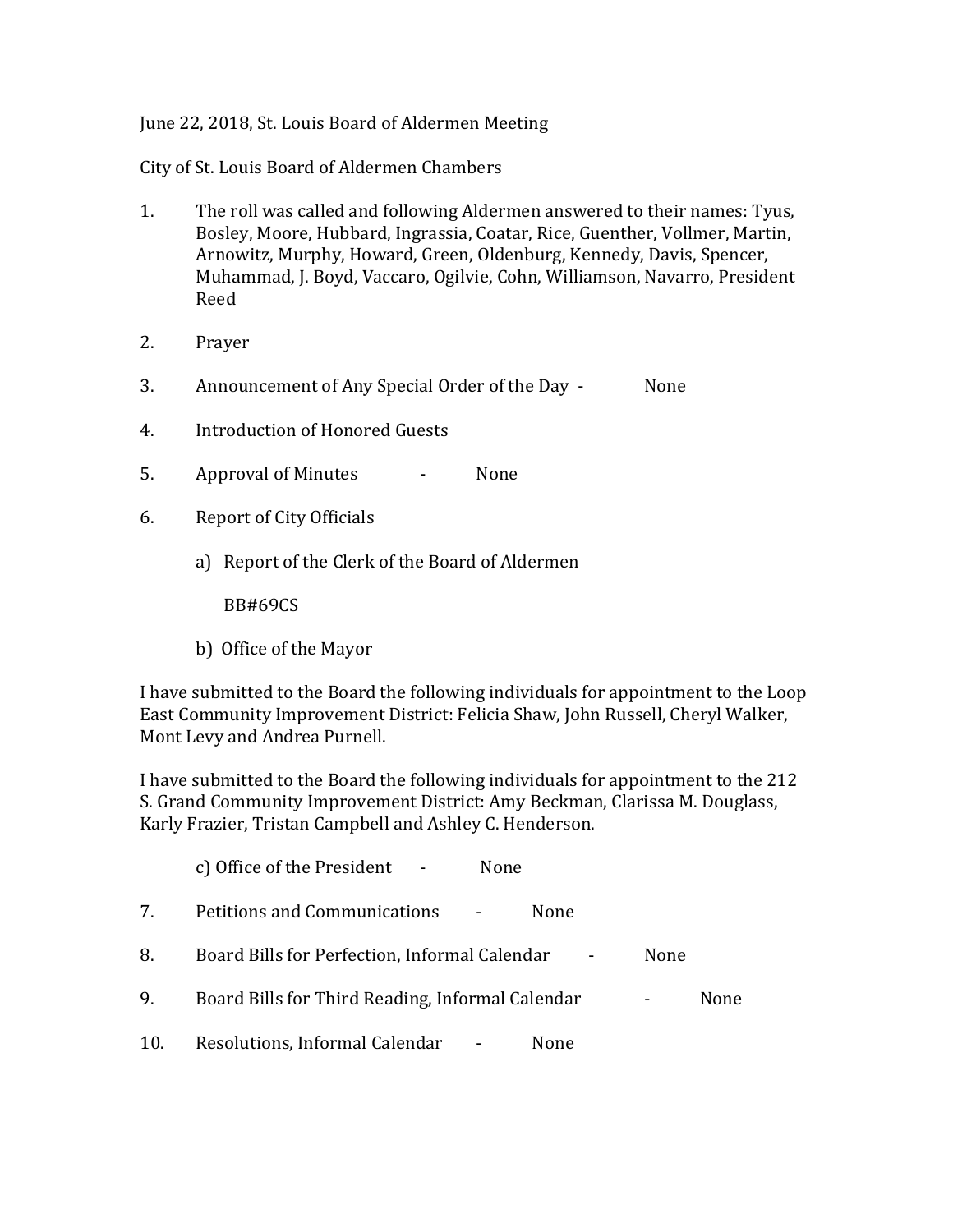#### 11. First Reading of Board Bills

The following Board Bill was first read: BB#88, #89, #90, #91, and #92

12. Reference to Committee of Board Bills, Resolutions, Mayoral Appointments

Convention and Tourism:

Engrossment, Rules and Resolutions:

Health and Human Services:

Housing, Urban Development and Zoning: BB#90

Legislation:

Neighborhood Development:

Parks and Environmental Matters: BB#92

Personnel and Administration:

Public Employees:

Public Safety: BB#91

Public Utilities:

Streets, Traffic and Refuse:

Transportation and Commerce:

Ways and Means: BB#88 and #89

## 13. Second Reading and Report of Standing Committees

#1AA - #68AA

Mr. Kennedy of the Public Safety Committee submitted the following report, which was read: Board of Aldermen Committee Report June 22, 2018 To the President of the Board of Aldermen: The Public Safety Committee, to which the following Board Bills were referred, reports that it has considered the same and recommends adoption of BB#53CS, #56CS - #57CS - #62 - #32CS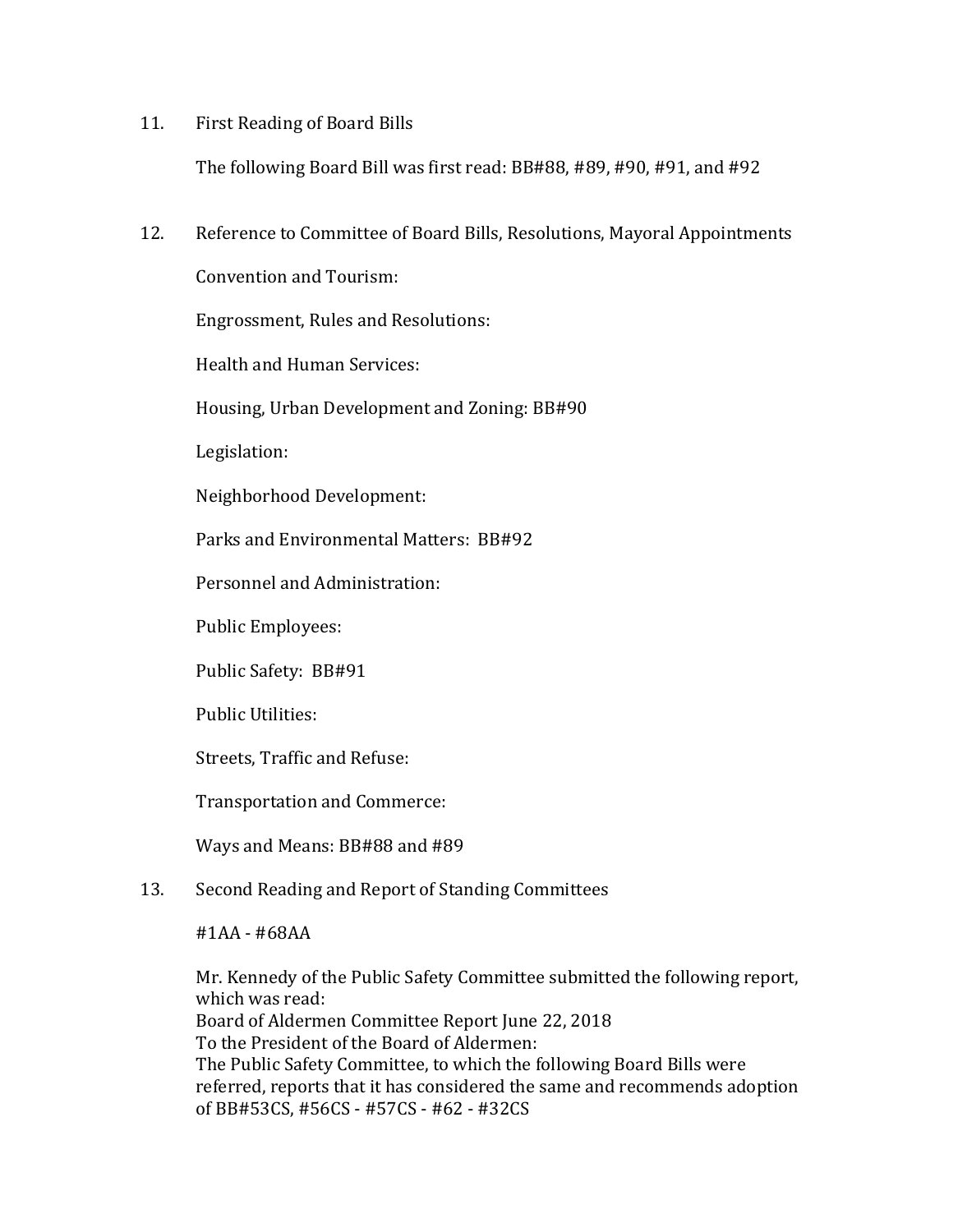Mr. Williamson of the Ways and Means Committee submitted the following report, which was read: Board of Aldermen Committee Report June 22, 2018 To the President of the Board of Aldermen: The Ways and Means Committee, to which the following Board Bill was referred, reports that it has considered the same and recommends adoption of BB#1AA

Ms. Tyus of the Public Employees Committee submitted the following report, which was read: Board of Aldermen Committee Report June 22, 2018 To the President of the Board of Aldermen: The Public Employees Committee, to which the following Board Bills were referred, reports that it has considered the same and recommends adoption of BB#68AA

14. Report of Special Committees - None

15. Perfection Consent Calendar BB#74, BB#75, BB#64, BB#65, BB#66 and BB#77

> Mr. Kennedy moved to perfect BB#74, BB#75, BB#64, BB#65, BB#66 and BB#77. The motion was seconded by Mr. Williamson and Ms. Murphy, and was carried by voice vote.

16. Board Bills for Perfection - None

17. Third Reading Consent Calendar BB#48 – BB#50 and BB#71

> Ayes 22: Tyus, Bosley, Hubbard, Coatar, Rice, Guenther, Vollmer, Martin, Arnowitz, Murphy, Howard, Green, Oldenburg, Kennedy, Davis, Spencer, Vaccaro, Cohn, Williamson, Navarro, President Reed

Noes 0:

Mr. Kennedy moved to third read and finally pass BB#48 – BB#50 – BB#71. The motion was seconded by Ms. Murphy, and passed by the following vote:

Ayes 22: Tyus, Bosley, Hubbard, Coatar, Rice, Guenther, Vollmer, Martin, Arnowitz, Murphy, Howard, Green, Oldenburg, Kennedy, Davis, Spencer, Vaccaro, Cohn, Williamson, Navarro, President Reed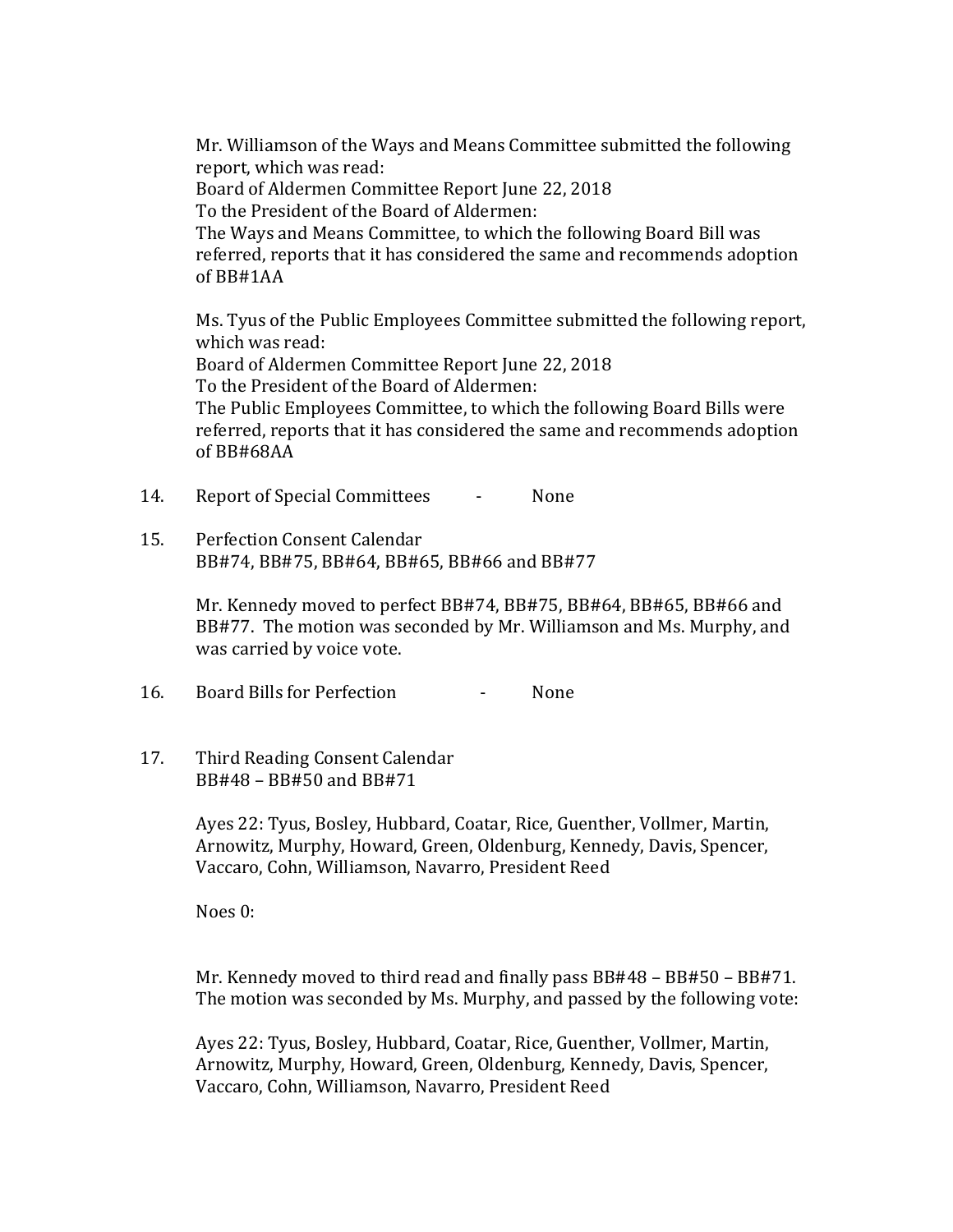0 Noes:

- 18. Third Reading / Report of Engrossment and Final Passage **-** None
- 19. Report of Enrollment Committee BB# BB#48 – BB#50 and BB#71
- 20. Courtesy Resolutions Consent Calendar

Ms. Davis moved to adopt the Courtesy Resolution Calendar: Res#'s 63 thru 70. The motion was seconded by Mr. Arnowitz, and passed by voice vote.

21. First Reading of Resolutions

B.B.#71

Ms. Rice moved to Adopt Res#71. The motion was seconded by Ms. Rice, and carried by voice vote.

Ms. Green moved to Enbanc Re.#71. The motion was seconded by Ms. Murphy.

Res.#72

Mr. Vollmer moved to have Res.#72 sent to the Parks and Environmental Committee. The motion was made by Ms. Murphy

Res.#73

Mr. Vollmer moved to have Res.#73 sent to the Parks and Environmental Matters Committee. The motion was seconded by Ms. Murphy

Res.#74

Mr. Vollmer moved to have Res.#74 sent to the Parks and Environmental Matters Committee. The motion was seconded by Mr. Guenther

- 22. Second Reading of Resolutions, Committee Reports and Adoptions None
- 23. Miscellaneous and Unfinished Business None
- 24. Announcements